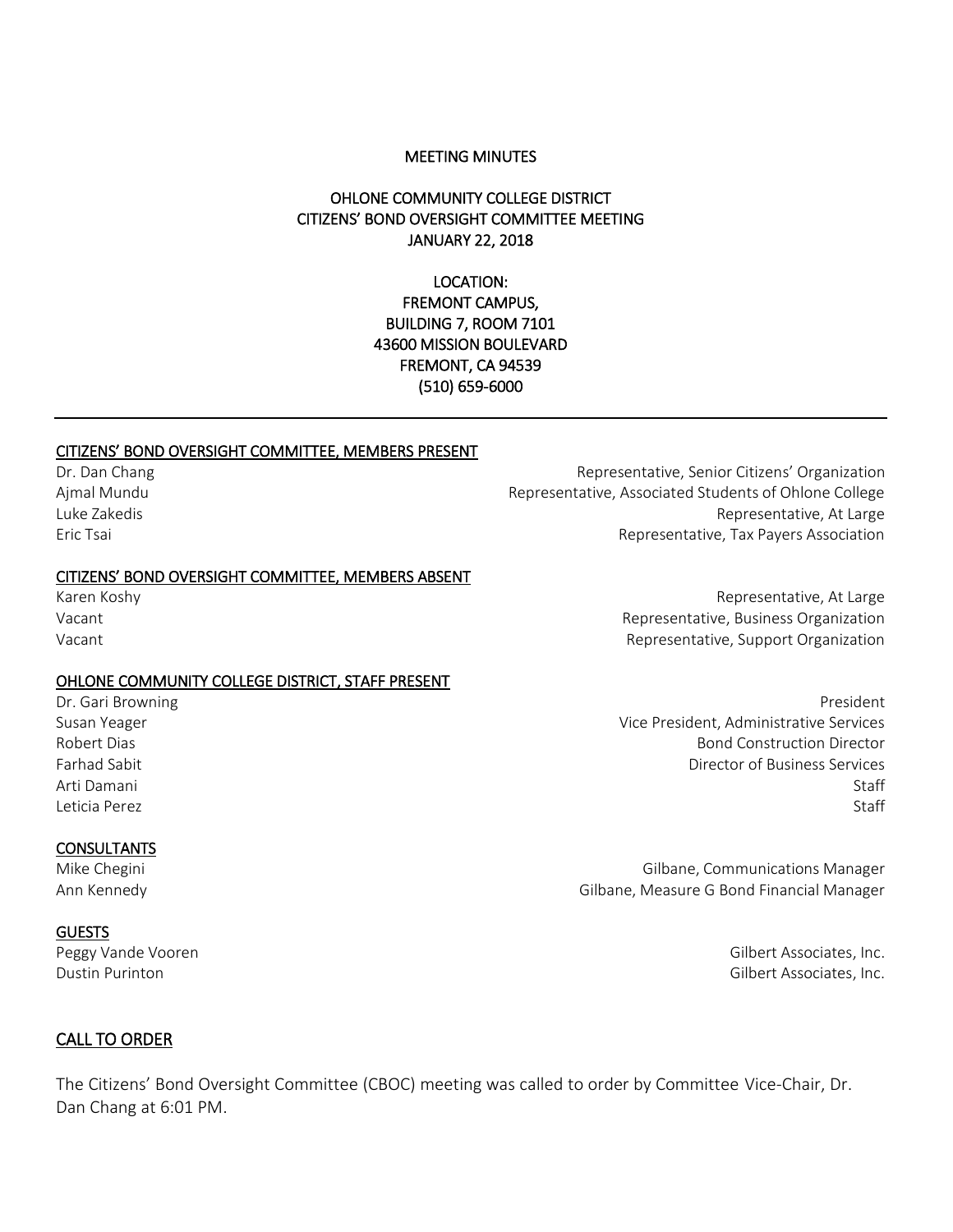CBOC Meeting January 22, 2018 Meeting Minutes Page **2** of **5**

## 1. APPROVAL OF AGENDA

Committee member Eric Tsai, made a motion to approve the agenda as presented. Committee Member, Ajmal Mundu, seconded the motion. The motion was unanimously carried by the Committee members present.

# 2. APPROVAL OF MINUTES

Committee Member, Ajmal Mundu, made a motion to approve the minutes from the previous meeting that took place on December 11, 2017, with one edit - to recognize AKG as consultants in the attendance section of the minutes. Committee Member, Eric Tsai, seconded the motion. The motion was unanimously carried by all Committee members.

# 3. COMMITTEE MEMBERS ATTENDANCE REPORT

Committee Vice-Chair Dr. Dan Chang presented the attendance report to the Committee. The Committee expressed no concerns or changes.

## 4. ELECTION OF CHAIR AND VICE-CHAIR

Ann Kennedy suggested that the current Chair and Vice-Chair continue with their positons. The Committee bylaws indicate the need to reelect every year, but since the elected members have met only once, she suggested they be reappointed, so they can serve a full year in that capacity. Committee Member, Eric Tsai, made a motion to approve the reappointment of Karen Koshy as Chair and Dr. Dan Chang as Vice-Chair. Committee Member, Ajmal Mundu, seconded the motion. The motion was unanimously carried by all Committee members.

## 5. COMMUNICATIONS FROM COMMITTEE MEMBERS

There were no communications from Committee members.

## 6. COMMUNICATIONS FROM STAFF

There were no communications from staff.

## 7. COMMUNICATIONS FROM PUBLIC

There were no communications from the public.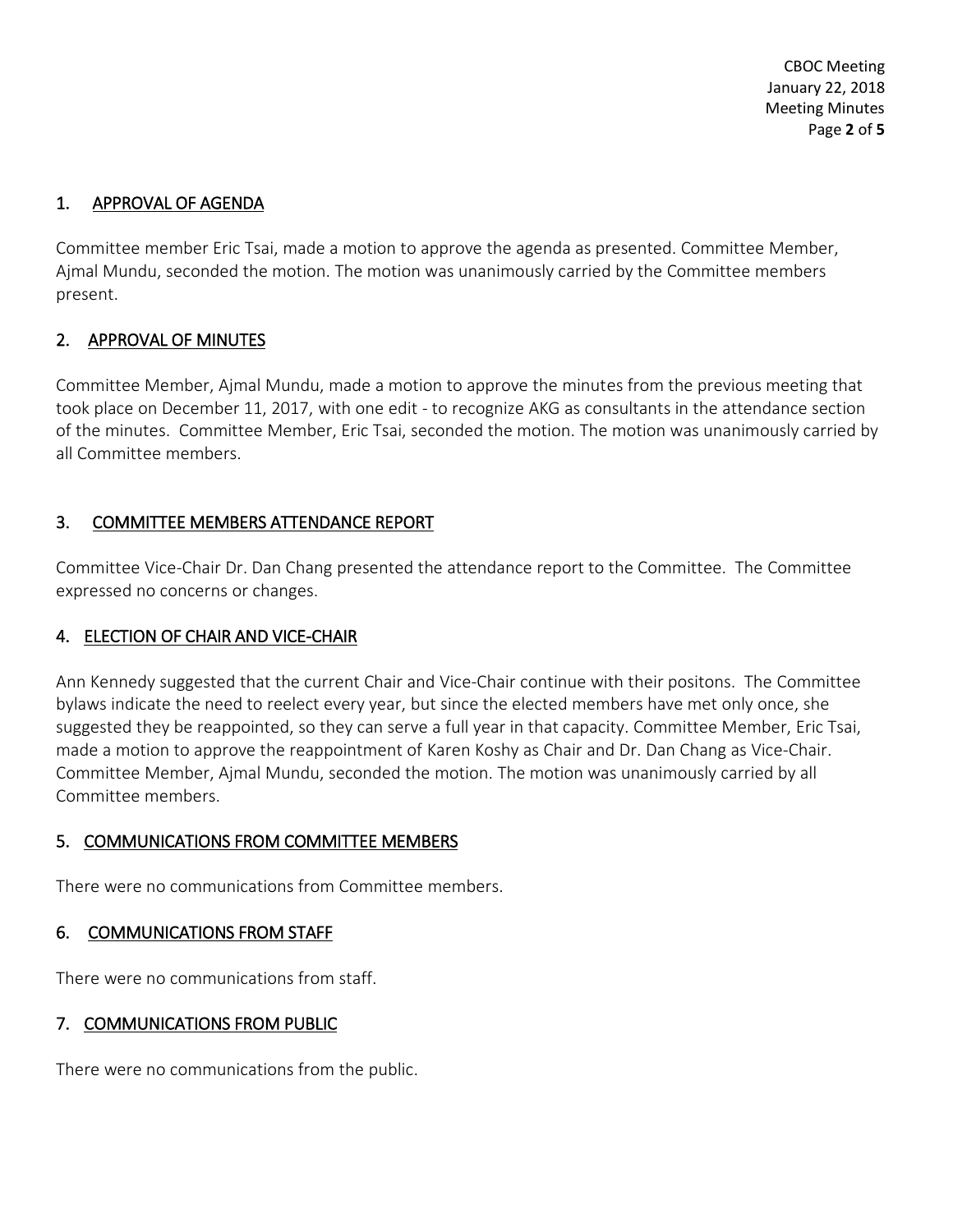#### 8. UPDATE ON MEMEBERSHIP

Susan Yeager explained that the search for an organization member and support member continues with nothing new to report. She encouraged anyone interested in serving on the Committee to contact her office so she can communicate with them. She also requested that if anyone present at the meeting knows of anyone that may be interested in serving on the Committee, please have them contact her office.

 *Dr. Browning: Ann would you please explain what a support member is?*

*Ann Kennedy: It's a support position, a member of an organization that is supporting the District, like that of a foundation member*.

## 9. REVIEW OF ANNUAL FINANCIAL & PERFORMANCE AUDIT – GILBERT ASSOCIATES

Peggy Vande Vooren and Dustin Purinton from Gilbert Associates, Inc. provided a presentation on the Measure G and Proposition 39 General Obligation Bonds Financial and Performance Audits. Peggy explained how they pull out Measure G bond funds to present. The audit firm opinions are stated on page 1 of the report; it is a clean and unmodified opinion, this is the best opinion a district can obtain. She continued to explain that other financial statements are on page 3 & 4, as well as footnotes on page 5. Please see audit reports for additional detailed information.

The auditors indicated that this audit was performed in accordance with government fund rules, and stated the following key points:

-Fund balance at \$138M is registered with county treasurer's office.

-Page 4 provides information on revenues and expenditures, with \$52M in expenditures.

-The Footnotes provide further description into the nature of the bond funds.

-What is new in this audit? The district did a refunding in August of 2016 to advance refund on the 2011 Series A and partially advance refund on the 2011 Issue Series A-1.

-The last note in these financial statement is note #4 where it indicates the Districts commitment to various capital expenditure purchase agreements for construction and modernization projects totaling approximately \$93M.

Page 10 is the independent auditor report, which indicates that there was nothing to report and that there were no internal control issues.

*Eric: On page 4 expenditures, I thought the bond was not allowed to pay salary and benefits?*

*Peggy: They are not allowed to pay for certificated salaries, it does allow*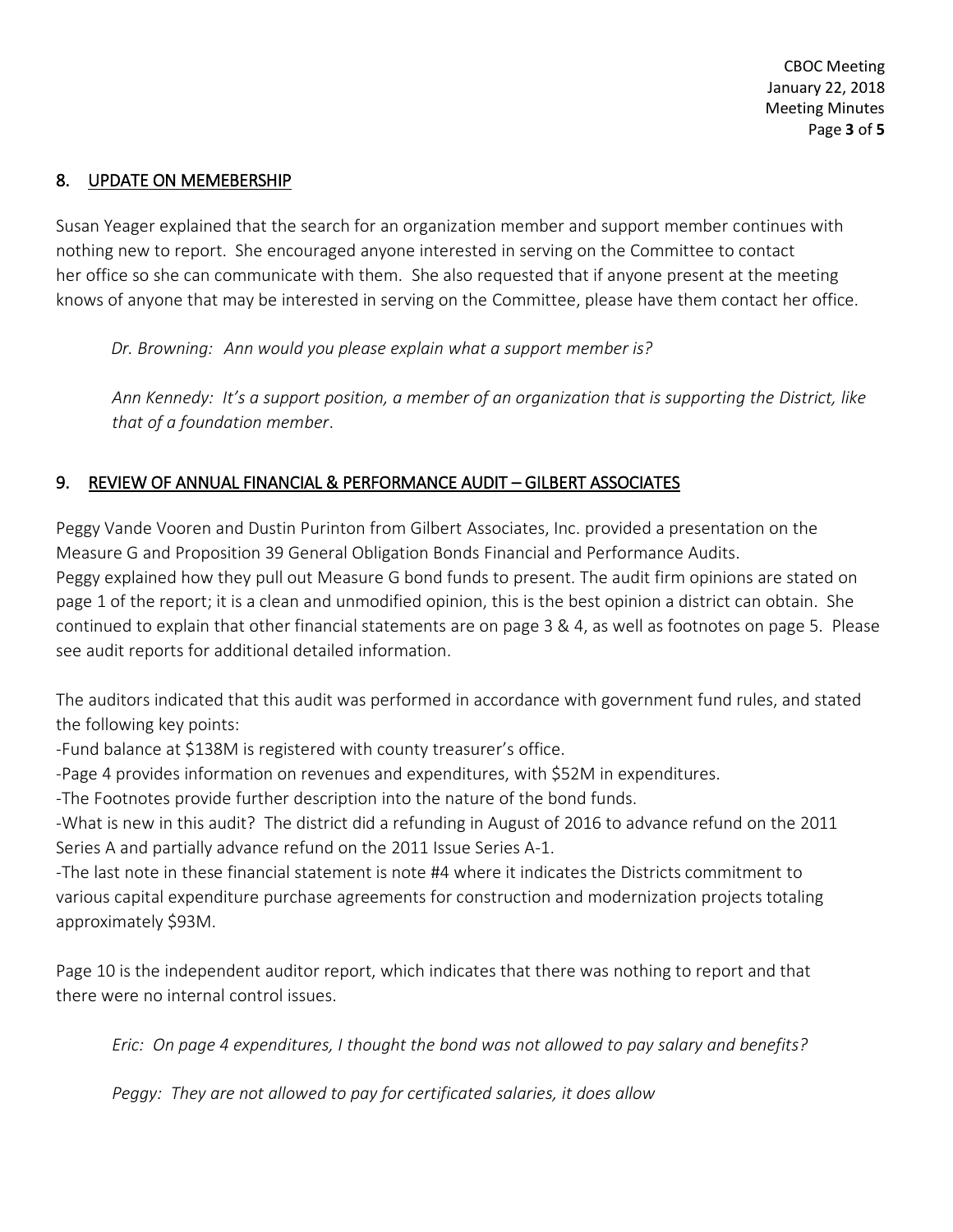*for positions that are directly needed for bond management.*

*Farhad: That would be our Measure G Director, he oversees the program, and a 75% staff accountant. Every fiscal year these positons are reevaluated and when finalized, it is sent to* 

*the Board of Trustees for approval so that it can charged to Measure G funds, the audits confirm this.*

The Performance audit report is to make sure the bond is in compliance. Sample invoices were pulled from the \$52M in expenditures to verify that the funds were being spent on items that have been approved. Page 1 provides a clean opinion, it also spells out the scope of work and background information. Page 2 summarizes what the objective is and Page 3 summarizes the procedures that the auditors performed, to make sure that it is being tracked and appropriated correctly. Of the sample expenditures pulled, 79% tested with no issues. This ensured the district is following its own internal controls.

*Eric: What do you sample? How detailed? Are they Invoices?*

*Peggy: Yes, we look at invoices, purchase orders, contracts, and progress reports to verify.*

*Eric: How do you check to make sure you did receive the items? Do you just check that the payment was for the items and the contract was approved?*

*Peggy: Yes, if you wanted to get a physical check, you can have that type of audit, but it is more detailed and extensive.*

## 10. REVIEW AND APPROVAL OF ANNUAL REPORT

Mike Chegini briefly explained the annual report is available via a link on the bond website. The first section is the letter from the Committee Chair, Karen Koshy. We will also be adding a link to the Master Plan. The Annual Report lists the committee members that were active during the fiscal year being reported on. It provides data on budgets and expenditures as well as the project list and featured projects. For further specifics please see the Annual Report.

*Eric: Requested that the font on the page with the Letter from the Chair be increased.*

*Luke: On the future projects page, the completion date indicated is Fall 2019. I thought it would be finished or ready in spring?*

*Mike: Yes, it is a financial date not an occupancy date.*